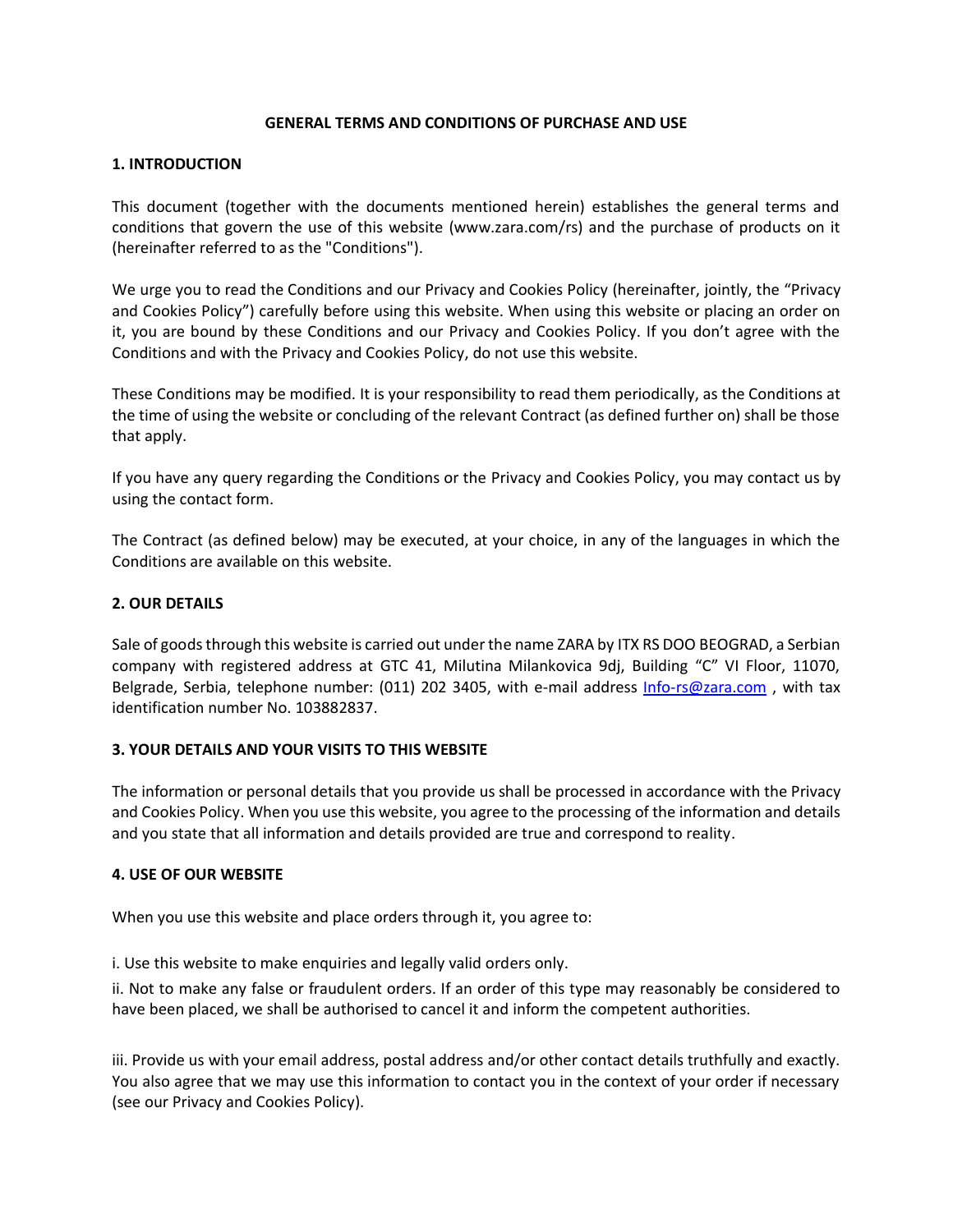If you do not provide us with all the information we need, you cannot place your order.

When you place an order on this website, you state that you are over the age of 18 and are legally eligible to enter into binding contracts.

## **5. SERVICE AVAILABILITY**

Delivery service for the articles offered on this website is available in Serbia only.

## **6. FORMALISING THE CONTRACT**

The information set out in the Conditions and the detail contained on this website do not constitute an offer for sale but rather an invitation to make an offer. No contract in respect of any products shall exist between us and you until your order has been expressly accepted by us (whether or not funds have been deducted from your account). If we do not accept your offer and funds have already been deducted, these will be fully refunded.

To place an order, you must follow the online purchasing procedure and click on "Authorise payment". After doing so, you will receive an email from us acknowledging that we have received your order (the "Order Confirmation"). All orders are subject to acceptance by us. You will be informed via email that the order is being accepted and sent (the "Shipping Confirmation "). These Conditions constitute a written agreement between us. An electronic receipt with the details of your order will also be attached to the Shipping Confirmation (the "E-ticket").

The contract for the purchase of a product between us will only be formed when we send you the Shipping Confirmation. The contract for the purchase of a product between us in addition to your order and our Shipping confirmation includes also these Conditions.

The Contract will relate only to those products whose dispatch we have confirmed in the Shipping Confirmation. We will not be obliged to supply any other products which may have been part of your order until the dispatch of such products has been confirmed in a separate Shipping Confirmation.

The Order Confirmation and the Shipping Confirmation have been sent to you to your e-mail address; these Conditions have been made available to you on the website and/or access to them was made available in the Shipping Confirmation. Document shall be stored and can be made available to you.

# **7. TECHNICAL MEANS TO CORRECT ERRORS**

In case you detect that an error occurred when entering your personal data during your registration as a user of this website, you can modify them in the section "My Account".

In any case, you will be able to correct errors related to the personal data provided during the purchase process by contacting the customer service via the email address [Info-rs@zara.com](mailto:Info-rs@zara.com) , as well as exercising the right of rectification contemplated in our Privacy and Cookies Policy. This website displays confirmation boxes in various sections of the purchase process that do not allow the order to continue if the information in these sections has not been correctly provided. Also, this website offers details of all the items you have added to your shopping cart during the purchase process, so that before making the payment, you can modify the details of your order.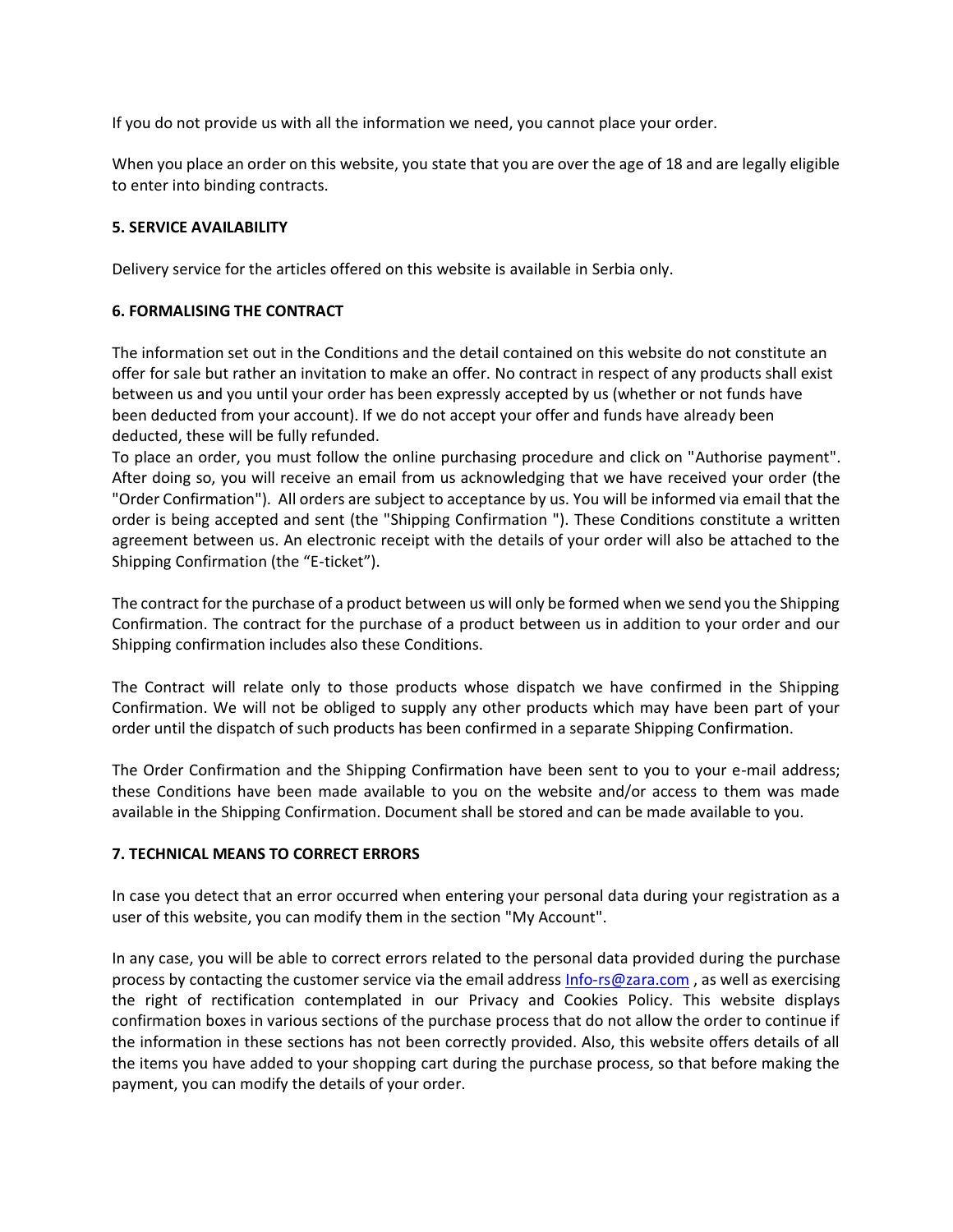If you detect an error in your order after the completion of the payment process, you should immediately contact our customer service via the email address above to correct the error.

## **8. AVAILABILITY OF PRODUCTS**

All product orders are subject to availability. Along this line, if there are difficulties regarding the supply of products or there are no more items left in stock, we reserve the right to provide you with information on substitute products of the same or higher quality and value that you may order. If you do not wish to order the substitute products, we will reimburse any amount that you may have paid.

## **9. REFUSAL TO PROCESS AN ORDER**

We reserve the right to remove any product from this website at any time and to remove or modify any material or content from the same. Although we will always do everything possible to process all orders, there may be exceptional circumstances that force us to refuse to process an order after having sent the Order Confirmation. We reserve the right to do so at any time.

We shall not be liable to you or to any third party for removing any product from this website, or for removing or modifying any material or content from the website or not processing an order once we have sent the Order Confirmation.

## **10. DELIVERY**

Subject to Clause 8 above regarding product availability and except for extraordinary circumstances, we will endeavor to send the order consisting of the product(s) listed in each Delivery Confirmation prior to the date indicated in the Delivery Confirmation in question or, if no delivery date is specified, in the estimated timeframe indicated when selecting the delivery method and, in any case within a maximum period of 30 days from the date of the Order Confirmation.

Nonetheless, there may be delays for reasons such as the occurrence of unforeseen circumstances or the delivery zone.

If for any reason we are unable to comply with the delivery date, we will inform you of that situation and we will give you the option to continue with the purchase, establishing a new delivery date, or cancel the order with full reimbursement of the amount paid. Keep in mind in any case that we do not make home deliveries on Saturdays, Sundays or bank holidays.

For the purpose of these Conditions, the "delivery" shall be understood to have taken place or the order "delivered" as soon as you or a third party indicated by you acquires physical possession of the goods, which will be evidenced by the signing of the receipt of the order at the delivery address indicated by you.

#### **11. INABILITY TO DELIVER**

If it is impossible for us to deliver your order, we will attempt to find a safe place to leave it. If we cannot find a safe place, your order will be returned to our warehouse.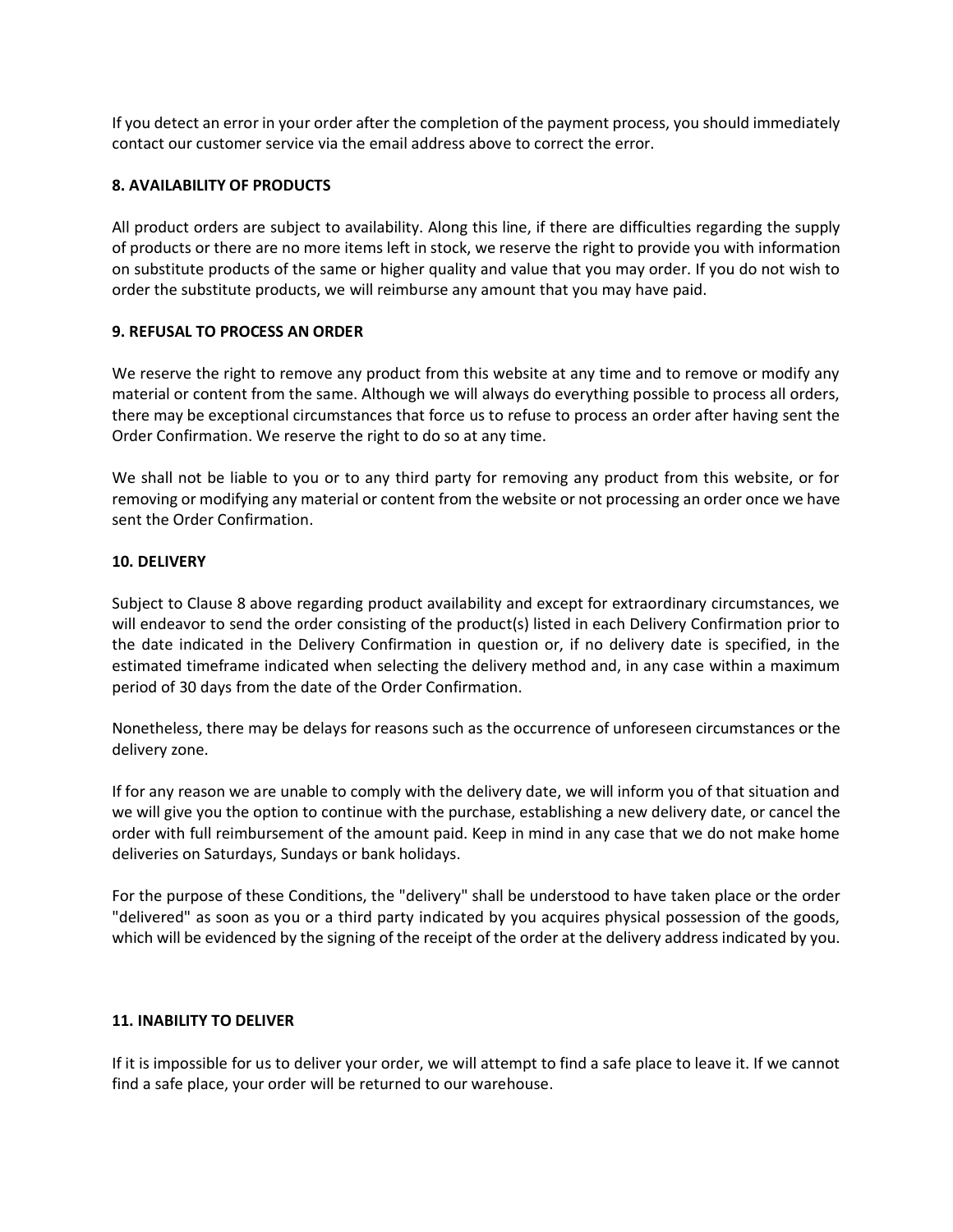We will also leave a note explaining where your order is located and what to do to have it delivered again. If you will not be at the place of delivery at the agreed time, we ask you to contact us to organize delivery on another day.

If after 30 days from the date your order is available for delivery, the order could not be delivered for reasons not attributable to us, we shall assume that you wish to cancel the Contract and it will be terminated. As a result of the termination of the Contract, we will return to you all payments received from you, including delivery charges (except for any additional charges resulting from your choice of any delivery method other than the ordinary delivery method that we offer) without any undue delay, and at any rate, within 14 days of the date on which this Contract has been terminated.

Please keep in mind that transport derived from the termination of the Contract may have an additional cost which we will be entitled to pass on to you.

# **12. INSTANT DELIVERY**

If you have chosen the delivery at store option, we may subsequently notify you that our "Instant Delivery" service is available for the items in your order, but as this is subject to stock availability and other factors, it cannot be chosen by you when you place your order. If we have notified you that "Instant Delivery" is available, your order will be available to be picked up by you from that store before the estimated delivery dates that are stated in the Buying Guide section of our website. Once your "Instant Delivery" order has been prepared, we will contact you to let you know that it is ready to be picked up. You can pick up the order either in person (by presenting the order number and a proof of identity) or you can appoint someone else to pick up the order on your behalf. In this case, the appointed person must present the order number and proof of his or her identity. The terms of this Clause 12 (together with the rest of these Conditions) will apply to you if you make a purchase via the "Instant Delivery" service, and will be subject to any other applicable regulations.

# **13. TRANSMISSION OF RISK AND OWNERSHIP OF THE PRODUCTS**

The products shall be under your responsibility from the moment of delivery to you as outlined in Clause 10 above.

You will take ownership of the products when we receive full payment of all amounts due, including delivery charges, or at the moment of delivery (as defined in Clause 10 above), if that were to take place at a later time.

Where you exercise your right of withdrawal pursuant to Article 18 the products are under your responsibility until the moment delivered to A) us in the event carrier is indicated by you or B) carrier in the event carrier is designated from our side.

# **14. PRICE AND PAYMENT**

The price of the products will be as stipulated at all times on our website, except in the case of an obvious error. Although we make every effort to ensure that the prices featured on the website are correct, error may occur. If we discover an error in the price of any of the products that you have ordered, we will inform and approach you as soon as possible, explain the error, present you with the correct price and provide you with an option to confirm or cancelling your order. If we are unable to contact you, we will not process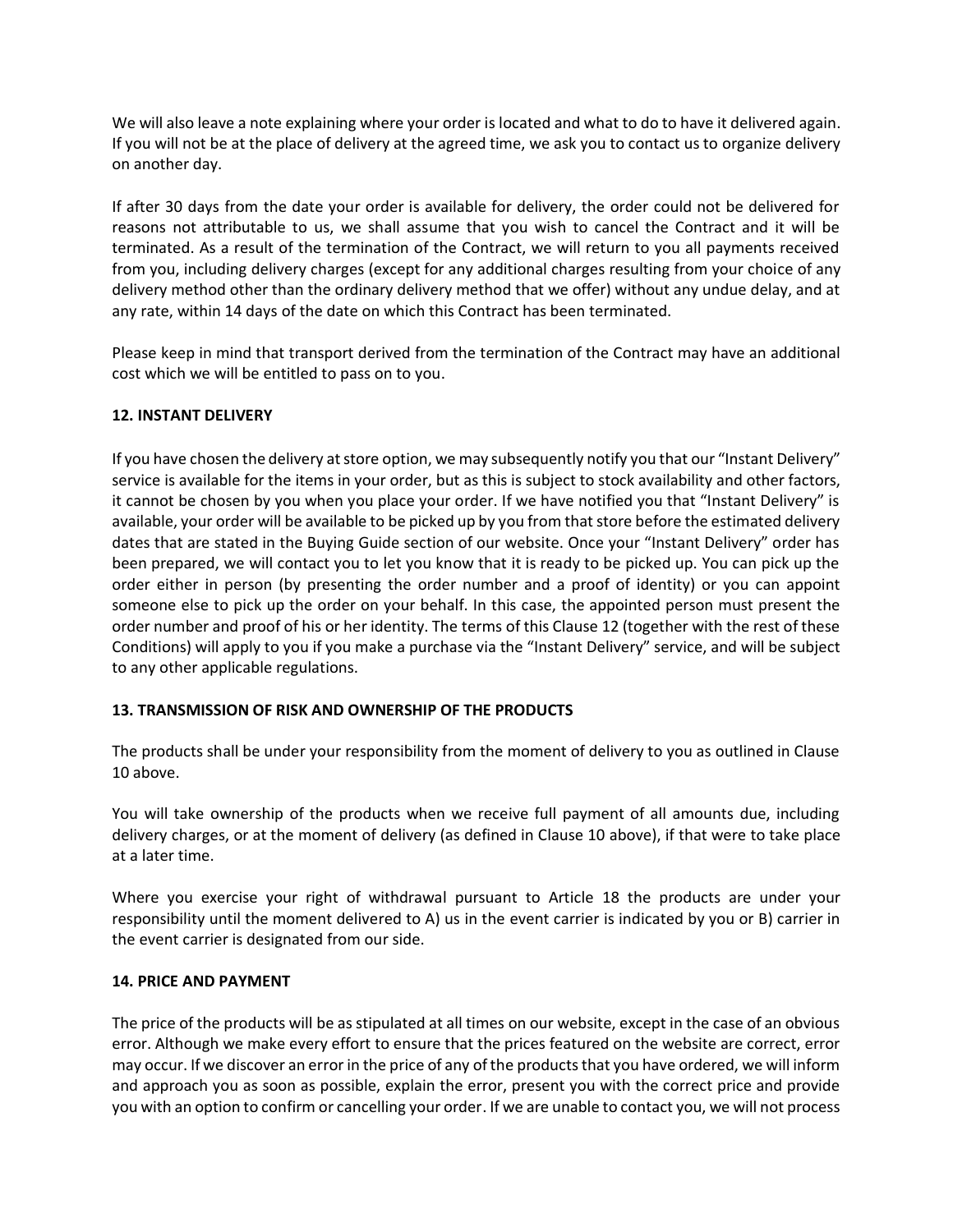the order but the order will be considered cancelled and all amounts paid will be reimbursed to you in full.

You should inform us if you detect that there are any incorrect lower price (even when we have sent the Shipping Confirmation) if the error in the price is obvious and unmistakable and could have reasonably been recognized by you as an incorrect price.

The prices on the website include VAT, but exclude delivery charges, which are added to the total price as indicated in our Shopping Guide (see the section on Delivery Charges). Please notice that only full price items in the value specified at www. zara.com/rs shall qualify for the free shipping option.

Prices may change at any time. However, except as stipulated above, the changes shall not affect the orders for which we have sent an Order Confirmation.

Once you have selected all articles that you wish to buy, they will be added to your basket. The next step will be to process the order and make the payment. To that end, you must follow the steps of the purchase process, indicating or verifying the information requested in each step. Furthermore, throughout the purchase process, before payment, you can modify the details of your order. You are provided with a detailed description of the purchase process in the Shopping Guide. Also, if you are a registered user, a record of all the orders placed by you is available in "My Account" area.

You may use, as payment method, the following cards: Visa and MasterCard. Furthermore, you can pay for your order to the courier in cash when the order is delivered. Also, you can pay all or part of the price of your purchase with a gift card or a voucher of Zara issued by ITX RS DOO BEOGRAD.

To minimise the risk of non-authorised access, your credit card details will be encrypted. Once we receive your order, we request a pre-authorisation on your card to ensure that there are sufficient funds to complete the transaction. The charge on your card will be made at the time your order leaves our warehouse.

When you click "Authorise payment", you are confirming that the credit card is yours.

Credit cards are subject to verification and authorisation by the card issuing entity. If the entity does not authorise the payment, we shall not be liable for any delay or failure to deliver and we will be unable to conclude any Contract with you.

Although we operate in the local currency and we will not charge any extra fees or surcharges, this is an international transaction and your bank may charge you with extra fees due to currency exchanges to EUR, at the rate of the bank. For such reason, in case the debited/refunded amounts on your credit card are different to the price displayed at the checkout/the confirmed amount to be refunded, please contact your home bank to receive further information about the bank costs or currency exchanges rates related to such transaction.

# **15. BUYING GOODS AS A GUEST**

The functionality of buying goods as a guest is also available on the website. Under this type of purchase, only such data which are essential to process your order will be requested from you. Upon completion of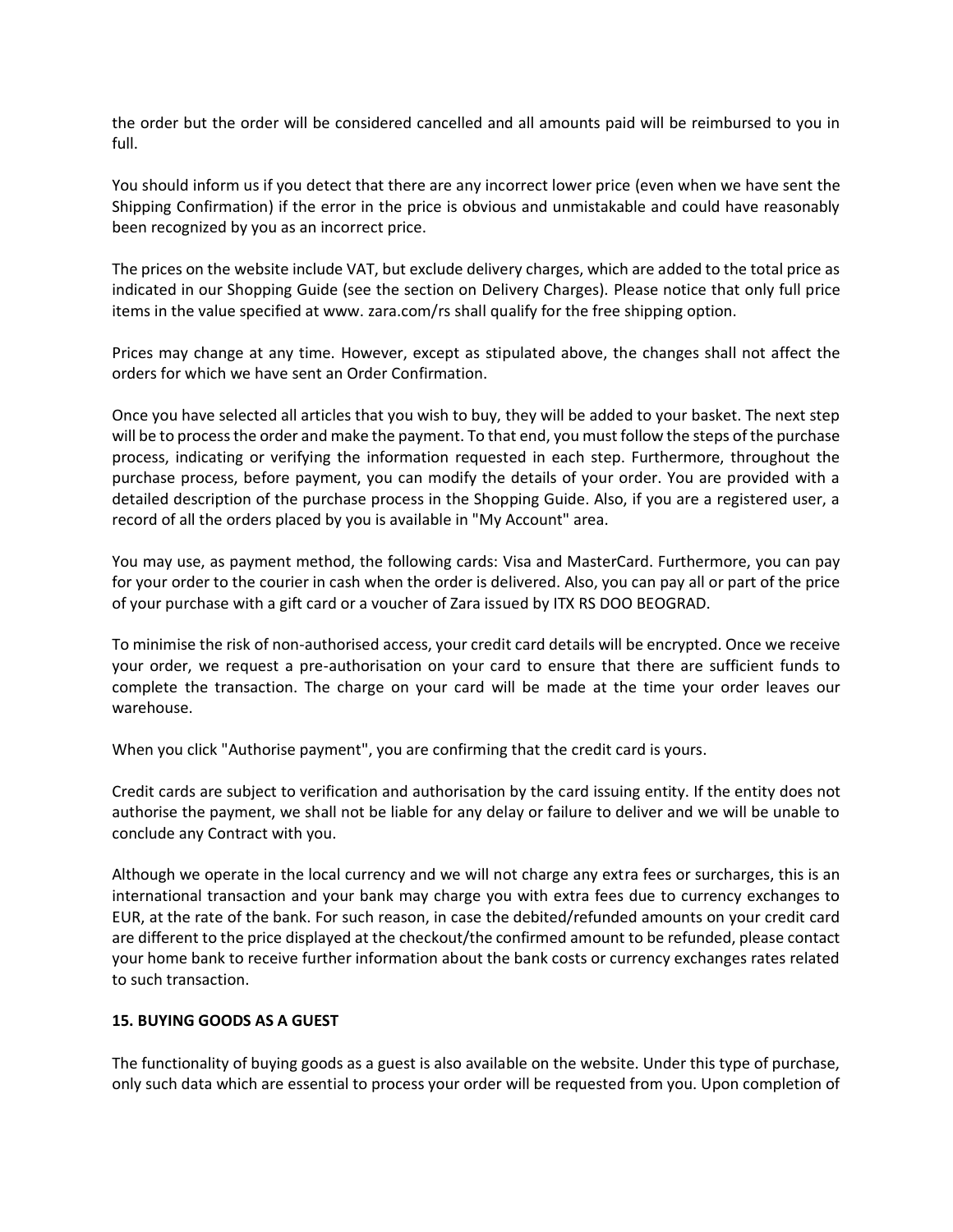the purchase process, you will be offered the possibility of registering as a user or continuing as a nonregistered user.

## **16. VALUE ADDED TAX**

Pursuant to the prevailing rules and regulations in force, all purchases done through the website are subject to Value Added Tax (VAT).

In this regard and pursuant to Article 11, Paragraph 1, Point 1 of the Serbian VAT Law The Value Added Tax Law (Official Gazette of RS no. 84/2004, 86/2004., 61/2005, 61/2007, 93/2012, 108/2013, 6/2014, 68/2014 - dr. zakon, 142/2014, 5/2015, 83/2015, 5/2016., 108/2016, 7/2017 ,113/2017, 13/2018 30/2018 and,4/2019), goods are deemed supplied in the territory in which goods are physically located at the time of dispatch to customer or a third party in line with a request received from the customer.

In line with provisions of the Article 42 of the Serbian VAT Law, Seller will be issuing VAT invoices to VAT registered purchasers.

Seller may opt not to issue VAT invoice to individual purchasers not considered entrepreneurs and not registered for VAT in line with Article 2 of the Rulebook on Determining Cases When VAT Invoices Do Not Need to be Issued and VAT Invoices That Do Not Need to Contain All Prescribed Elements Official Gazette of RS no. 123/2012, 86/2015, 52/2018.

## **17. EXCHANGE/RETURN POLICY**

## **17.1 Statutory right of withdrawal**

#### Right of withdrawal

If you are contracting as a consumer, you have the right to withdraw from the Contract, within 14 days, without giving any reason.

The withdrawal period will expire after 14 days from the day on which you acquire, or a third party other than the carrier and indicated by you acquires, physical possession of the goods or in case of multiple goods in one order delivered separately, after 14 days from the day on which you acquire, or a third party other than the carrier indicated by you acquires, physical possession of the last good ordered in one order.

To exercise the right of withdrawal, you may notify us at ZARA, at the address by sending an email to [Info](mailto:Info-rs@zara.com)[rs@zara.com](mailto:Info-rs@zara.com) or by writing to our contact form, of your decision to withdraw from this contract by an unequivocal statement (example: a letter sent by post or email or email). You may use the model withdrawal form as set out in the Annex, but it is not obligatory.

To meet the withdrawal deadline, it is sufficient for you to send your communication concerning your exercise of the right of withdrawal before the withdrawal period has expired.

#### Effects of withdrawal

If you decide to withdraw from this Contract, we will return to you all payments received from you, including delivery charges (except for any additional charges resulting from your choice of any delivery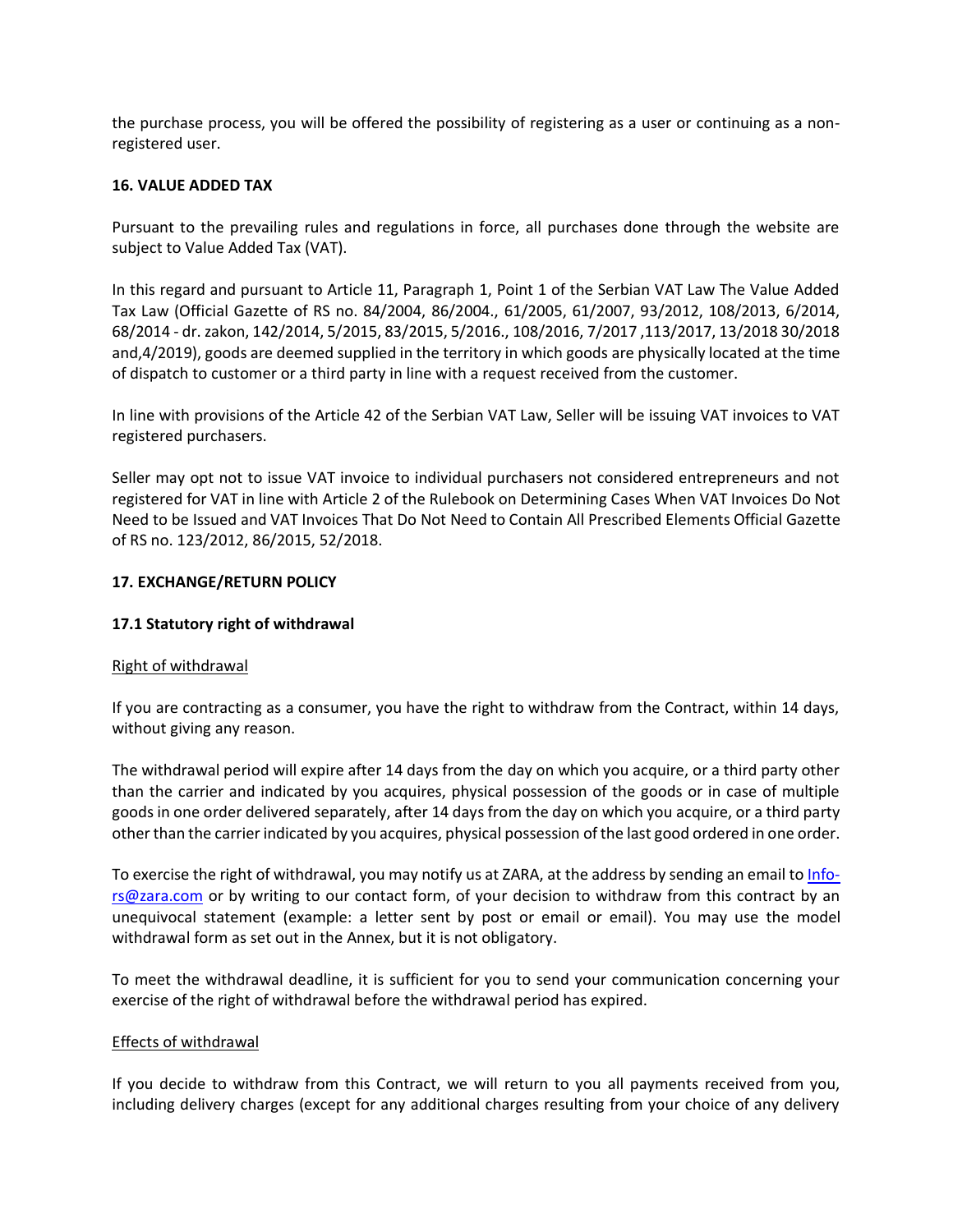method other than the ordinary delivery method that we offer and additional charges of returns by courier) without any undue delay, and at any rate, within 14 days of the date on which this Contract has been terminated. You shall bear only costs of returning the goods as stated in section 17.3 of these Conditions. We will carry out such reimbursement using the same means of payment as you used for the initial transaction, unless you have expressly agreed otherwise. As an exception, in case you have made a payment in cash to the courier upon delivery the method of reimbursement will depend on the chosen method of return of goods - in case you choose return in a Zara store, the funds will also be returned in cash, while in case of return of goods by a courier, the funds will be reimbursed to your bank account. By concluding the purchase agreement, in accordance with these Conditions, and accepting these Conditions, you agree to this method of reimbursement in the event of withdrawal. In any event, you will not incur any charges as result of such reimbursement. Notwithstanding the foregoing, we may withhold reimbursement until we have received the goods back or you have supplied evidence of having sent back the goods, whichever is the earliest.

You shall send back or deliver the goods or hand them over to us at any ZARA store in Serbia without undue delay and in any event not later than 14 days from the day on which you communicate your withdrawal from this Contract to us. The deadline is met if you send back the goods before the period of 14 days has expired.

,

You are only liable for any diminished value of the goods resulting from handling other than what is necessary to establish the nature, characteristics and functioning of the goods.

# **17.2 Contractual right of withdrawal**

In addition to the statutory right to cancel for consumers, mentioned in Clause 18.1 above, we grant you a period of 30 days as from Shipping Confirmation to return the products (except those mentioned in Clause 17.3 below, for which the right to cancel is excluded).

The return of the gift card is also governed by the Terms of Use of the Gift Card.

In case you return the goods within the contractual term of the right of withdrawal after the statutory period has expired, you will only be reimbursed with the amount paid for said products. Delivery charges will not be reimbursed.

You may exercise your contractual right of withdrawal in accordance with the provision of Clause 18.1 above. However, should you inform us about your intention of withdrawing from the Contract after the legal term for withdrawal, you shall, in any case, hand the goods over to us within the 30 day term as from the Shipping Confirmation.

# **17.3 Common provisions**

You shall not have the right to withdraw from the Contract when it is for the delivery of any of the following Products:

#### i. Customised items

ii. Music CDs/DVDs without their original wrapping.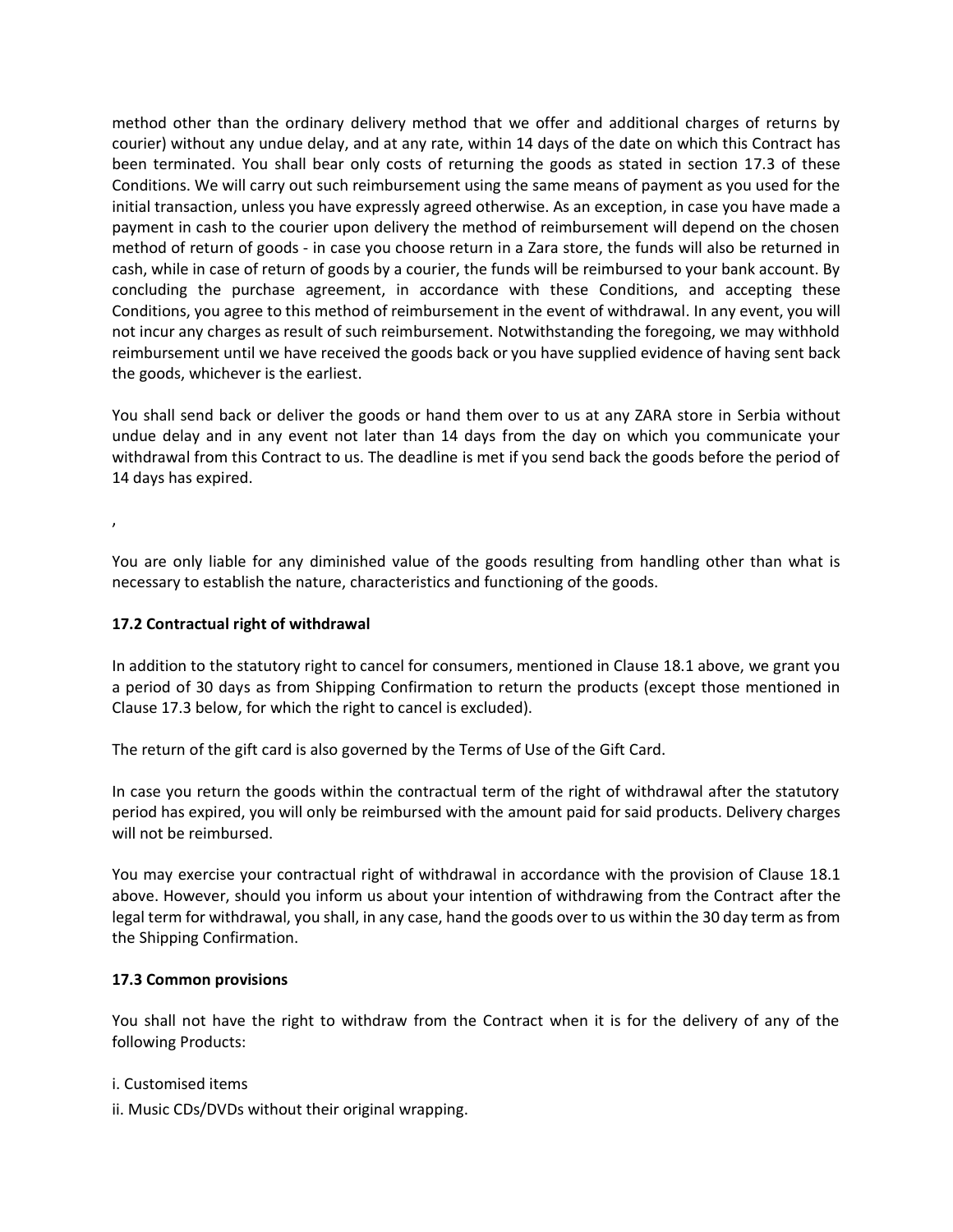iii. Sealed goods which are not suitable for return due to hygiene reasons and where unsealed after delivery.

Your right to cancel the Contract shall apply exclusively to the products that are returned in the same condition in which you received them. No reimbursement will be made if the product has been used once it has been opened, for products that are not in the same condition as when they were delivered or if they have been damaged, so take care of the products(s) while in your possession. Please return the products using or including all their original packaging, instructions and other documents, if any, accompanying the products.

The return of the gift card is not governed by these Conditions but by the Terms of Use of the Gift Card.

Upon cancellation, the respective products shall be returned as follows:

## (i) Returns at any ZARA store:

You may return any product to any ZARA store in the country where your product was delivered which has the same section as the product you wish to return belongs to. In such case, you should go to the store and present the product with the E-ticket that you will have received along with the Shipping Confirmation, which is also available in your account on the website and on the ZARA mobile application. You can show the E-ticket digitally on the screen of your mobile device, or print it and bring it to the store. You shall bear only your directs costs of returning the goods, i.e. bus tickets, gasoline costs etc.

## (ii) Returns by Courier:

When returning the product(s) by Courier arranged by us, you should contact us through our web form or the email address [Info-rs@zara.com](mailto:Info-rs@zara.com) to arrange for the product to be collected at your home. You should send the product in its original packaging and follow the directions on the "RETURNS" section of this website. You shall bear costs of using this option in amount listed in "RETURNS" section of this website. The respective amount will be set off against amount that we are obliged to reimburse you as effect of your withdrawal.

# (iii) Returns to Post Office

You can request from us a pre-paid postage label for you to be able to attach to the parcel and drop your parcel off at your local office of Serbian Post. In order to do this, you should access the "My Account >Orders and returns" section of the website, and follow the steps provided. You must send the item in the same package that you received it, and follow the directions on the "Returns" section of this website. You shall bear only your directs costs of returning the goods, i.e. bus tickets, gasoline costs etc.

As stated above in Article 13, please note that, following delivery of the order, if you exercise your statutory or contractual right of withdrawal and you are the one who organizes the transport of the returned products, without that service having being offered by us, we cannot assume the risk on the return package when it refers to causes not attributable to us. In any case, nothing in this clause will affect your statutory rights.

Moreover, please remember that you will be responsible for the contents of the return package, i.e. when you use any of the return options offered by us. In the event that there is an error in the content of the return package not attributable to us, we will be entitled to pass on you the corresponding costs if it is possible to manage the return of the package to your attention.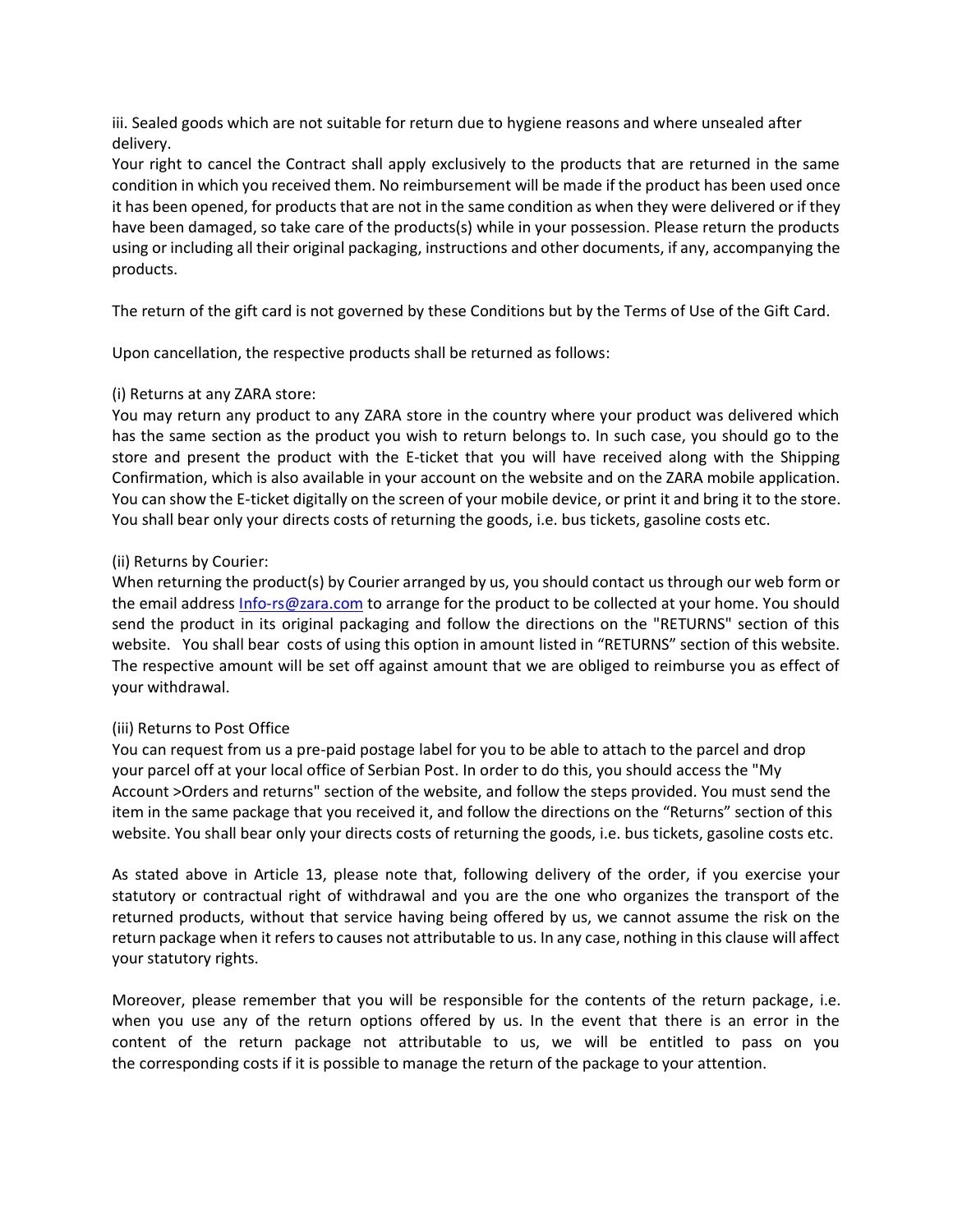After examining the article, we will inform you of whether you have the right to reimbursement of the amounts paid. Delivery charges will be reimbursed when the right of withdrawal is exercised within the statutory period and all relevant goods are returned. The refund will be paid as soon as possible and, in all cases, within 14 days from the date on which you notified us of your intention to cancel.

Notwithstanding the foregoing, we may withhold reimbursement until we have received the goods back or you have supplied evidence of having sent back the goods, whichever is the earliest. The refund will always be paid using the same payment means you used to pay for your purchase.

If you have any questions, you can contact us on our contact form.

# **17.4 Returns of defective products**

If you think that at the moment of delivery the product is not as stipulated in the Contract, you must contact us immediately on our contact form, providing the product details and the damage sustained; you can also send us an email to [Info-rs@zara.com](mailto:Info-rs@zara.com).

You must return the product at any ZARA store in Serbia with the E-ticket that was attached to the Delivery Confirmation, which you can present by showing it in digital form on your mobile device or by bringing to the shop a print-out of it, or giving it to the courier that we send to the original delivery place.

We will carefully examine the returned product and will notify you about our findings by email within a reasonable period. In case that we confirm defectiveness of the product which occurred in the first six months as of delivery of the product to you, you will have right to decide whether you want to exchange the product or to refund money. On the other side, if defectiveness of the product occurs upon the six months as of delivery of the product to you, we will be allowed to decide if the product may be exchanged or whether you have a right for a refund (as appropriate). The refunding or replacement of the article shall take place as soon as possible and in all cases within 14 days from the date on which we send you an email confirming that the refund or replacement of the product is going ahead.

If a defect or damage is confirmed on the returned products, we will give you a complete refund including the charges you have accrued of delivery and return. The refund will always be paid using the same payment means you used to pay for your purchase.

All rights recognised in current legislation shall be, in any case, safeguarded.

# **18. LIABILITY AND WAIVING LIABILITY, STATUTORY CONSUMER RIGHTS**

Unless otherwise indicated expressly in these Conditions, our liability regarding any product acquired on our website shall be limited strictly to the price of purchase of said product.

Notwithstanding the above, our liability shall not be waived nor limited in the following cases: i. in case of death or personal harm caused by our negligence;

- ii. in case of fraud or fraudulent deceit; or
- iii. in any case in which it was illegal or illicit to exclude, limit or attempt to exclude or limit our liability.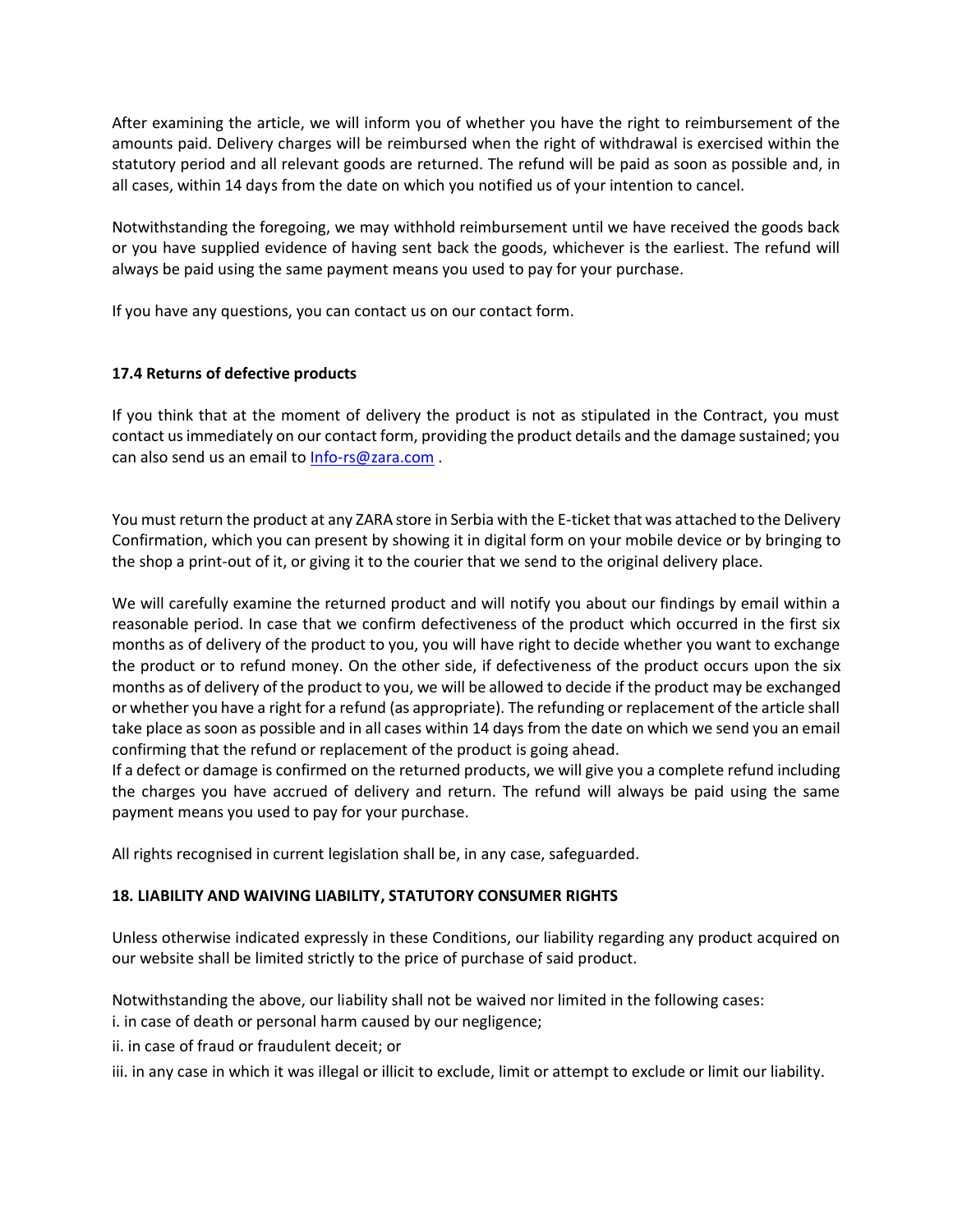Notwithstanding the paragraph above, and to the extent legally allowed, and unless these Conditions indicate otherwise, we shall not accept any liability for the following losses, regardless of their origin: i. loss of income or sales;

- ii. operating loss;
- iii. loss of profits or contracts;
- iv. loss of forecast savings;
- v. loss of data; and
- vi. loss of business or management time.

Due to the open nature of this website and the possibility of errors in storage and transmission of digital information, we do not warrant the accuracy and security of the information transmitted or obtained by means of this website, unless otherwise indicated expressly on this website.

All product descriptions, information and materials shown on this website are provided "as is", with no express or implied warranties on the same, except those legally established. In this sense, if you are contracting as a consumer or user, we are obliged to deliver goods that are in conformity with the Contract, being liable to you for any lack of conformity which exists at the time of delivery. It is understood that the goods are in conformity with the Contract if they: (i) comply with the description given by us and possess the qualities that we have presented in this website; (ii) are fit for the purposes for which goods of this kind are normally used; (iii) show the quality and performance which are normal in goods of the same type and which can reasonably be expected. To the extent permitted by law, we exclude all warranties, except those that may not be excluded legitimately.

# **19. INTELLECTUAL PROPERTY**

You recognise and agree that all copyright, registered trademarks and other intellectual property rights on all materials or contents provided as part of the website belong to us at all times or to those who grant us the licence for their use. You may use said material only to the extent that we or the usage licencers authorise expressly. This does not prevent you from using this website to the extent necessary to copy the information on your order or contact details.

# **20. VIRUSES, PIRACY AND OTHER COMPUTER ATTACKS**

You must not make undue use of this website by intentionally introducing viruses, Trojans, worms, logic bombs or any other software or technologically damaging or harmful material. You shall not attempt to make unauthorised access to this website, the server on which the site is hosted or any server, computer or database related to our website. You undertake not to attack this website through any attack of denial of service or an attack of distributed denial of service.

Failure to comply with this Clause shall be considered an infraction as defined under the applicable regulations. We will report any failure to comply with this regulation to the corresponding authorities and we will co-operate with them to determine the identity of the attacker. Likewise, in the event of failure to comply with this Clause, authorisation to use this website shall be suspended immediately. We shall not be held liable for any damage or harm resulting from a denial of service attack, virus or any other software or technologically damaging or harmful material that may affect your computer, IT equipment, data or materials as a result of using this website or downloading content from the same or those to which this site redirects you.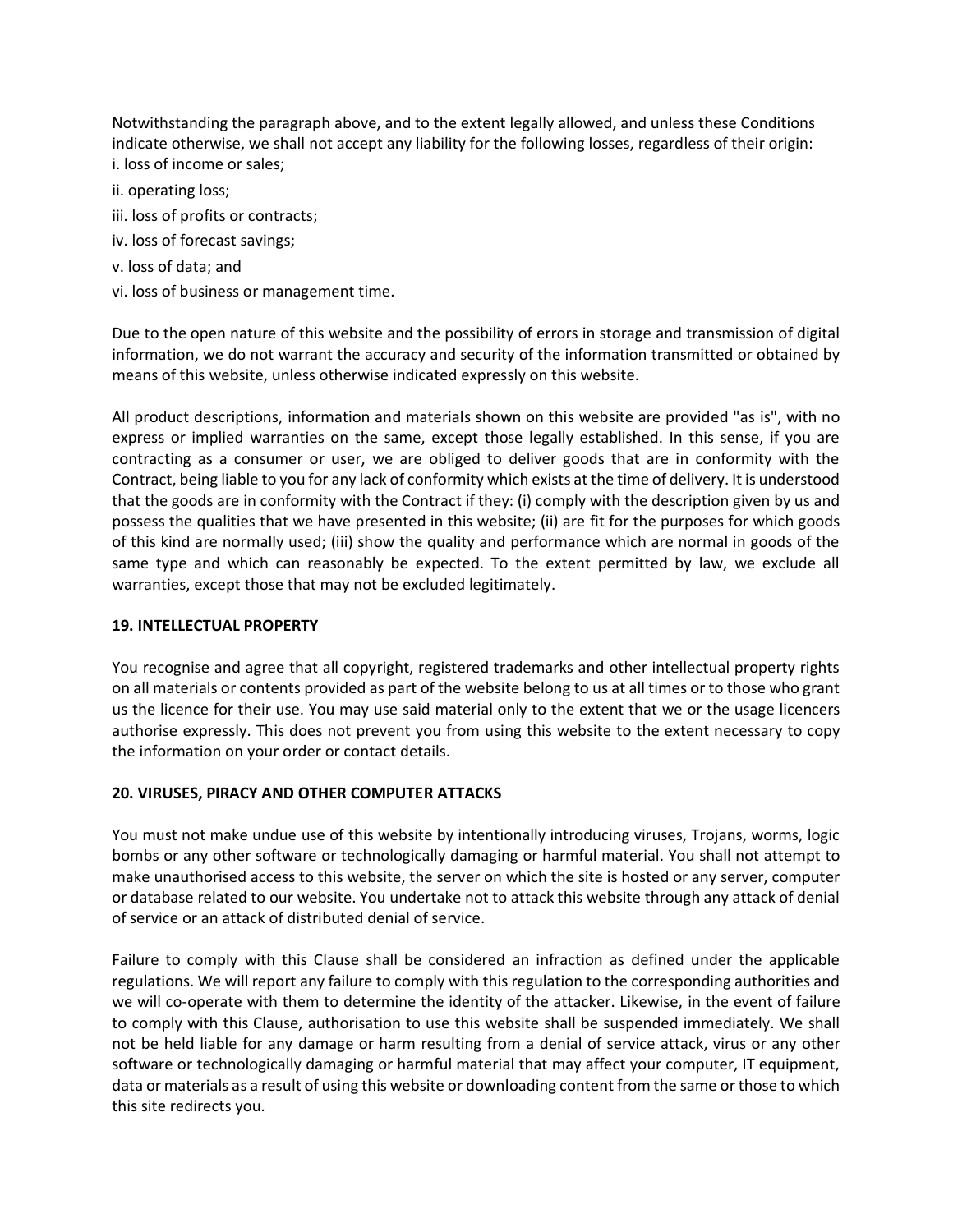## **21. LINKS FROM OUR WEBSITE**

If our website contains links to other websites and third-party materials, said links are provided for information purposes only and we have no control whatever over the content of those websites or materials. Accordingly, we shall not accept any liability for any damage or harm deriving from their use.

## **22. WRITTEN COMMUNICATION**

The applicable regulations require that some of the information or notifications that we send to you be in written form. By using this website, you agree that most of the communication with us will be electronic. We will contact you by email or we will provide you information by posting alerts on this website. For contractual purposes, you agree to use this electronic means of communication and accept that all contracts, notifications, information and other communication that we send you electronically complies with the legal requirements of providing it in writing. This condition will not affect your statutory rights.

## **23. NOTIFICATIONS**

The notifications that you send us must be sent preferably through our contact form. Pursuant to the provisions in Clause 22 above and unless otherwise stipulated, we may send you notifications either by email or to the postal address you provided us when placing an order.

It is understood that notifications will be received and acted upon as soon as they are posted on our website, 24 hours after they have been sent by email or three days after the postage date on any letter. As proof that the notification has been sent it shall be sufficient to prove, in the case of a letter, that it was correctly addressed, that the correct postage was paid and that it was duly delivered to the post office or to a mail box; in the case of an email, that the notification was sent to the email address specified by the recipient.

# **24. TRANSFER OF RIGHTS AND OBLIGATIONS**

The Contract is binding for both Parties, as well as for our respective successors, transferees and heirs.

You may not transmit, cede, levy or in any other way transfer a Contract or any of the rights or obligations derived from the same, without having obtained our written consent in advance.

We may transmit, cede, levy, subcontract or in any other way transfer a Contract or any of the rights or obligations derived from the same, at any time during the life of the Contract. To avoid any doubt, said transmissions, cessions, levies or other transfers shall not affect the rights that, as applicable, you have as a consumer recognised by law or cancel, reduce or limit in any way the express and tacit warranties that we may have given you.

#### **25. EVENTS BEYOND OUR CONTROL**

We will not be liable for any non-compliance or delay in compliance with any of the obligations we assume under a Contract when caused by events that are beyond our reasonable control ("Force Majeure").

Force Majeure shall include any act, event, failure to exercise, omission or accident that is beyond our reasonable control, including, among others, the following: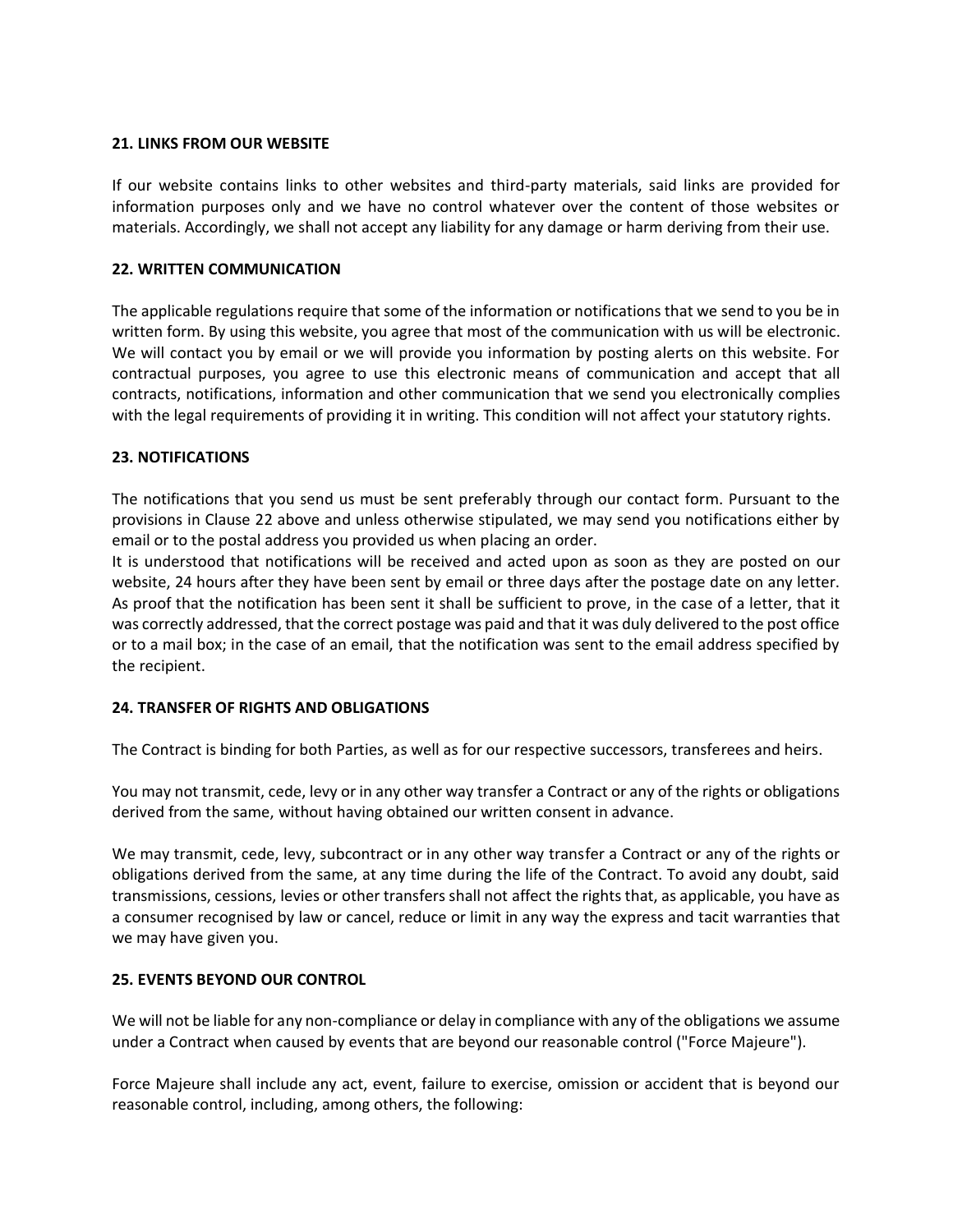i. Strike, lockout or other forms of protest.

ii. Civil unrest, revolt, invasion, terrorist attack or terrorist threat, war (declared or not) or threat or preparation for war.

iii. Fire, explosion, storm, flood, earthquake, collapse, epidemic or any other natural disaster.

iv. Inability to use trains, ships, aircraft, motorised transport or other means of transport, public or private.

v. Inability to use public or private telecommunication systems.

vi. Acts, decrees, legislation, regulations or restrictions of any government or public authority.

vii. Strike, failure or accident in maritime or river transport, postal transport or any other type of transport.

It shall be understood that our obligations deriving from Contracts are suspended during the period in which Force Majeure remains in effect and we will be given an extension of the period in which to fulfil these obligations by an amount of time equal to the time that the situation of Force Majeure lasted. We will provide all reasonable resources to end the situation of Force Majeure or to find a solution that enables us to fulfil our obligations by virtue of the Contract despite the situation of Force Majeure.

# **26. WAIVING RIGHTS**

The lack of requirement on our part for strict compliance on your part with any of the obligations assumed by you by virtue of a Contract or of these Conditions or a lack of exercising on our part of the rights or actions that correspond to us by virtue of this Contract or of the Conditions shall not constitute the waiving or limitation of said rights or actions, nor exonerate you from fulfilling said obligations.

The waiving on our part of a specific right or action shall not constitute the waiving of other rights or actions derived from the Contract or from the Conditions.

The waiving on our part of any of these Conditions or of the rights or actions derived from the Contract shall not take effect unless expressly stipulated that it is a waiving of rights and is formalised and notified to you in accordance with the provisions of the Notifications section above.

# **27. PARTIAL ANNULMENT**

Should any of these Conditions or any provision of a Contract be declared null and void by firm resolution from the corresponding authority, the remaining terms and conditions shall remain in effect without being affected by said declaration of annulment.

# **28. ENTIRE CONTRACT**

These Conditions and any document referenced in the same constitute the Entire Contract between the Parties as regards the purpose of the same, replacing any previous pact, agreement or promise made between the Parties verbally or in writing.

The Parties acknowledge that we have agreed to enter into the Contract without depending on any declaration or promise made by the other Party or that could have been inferred from any statement or document in the negotiations entered into by the two Parties prior to said Contract, except those expressly mentioned in these Conditions.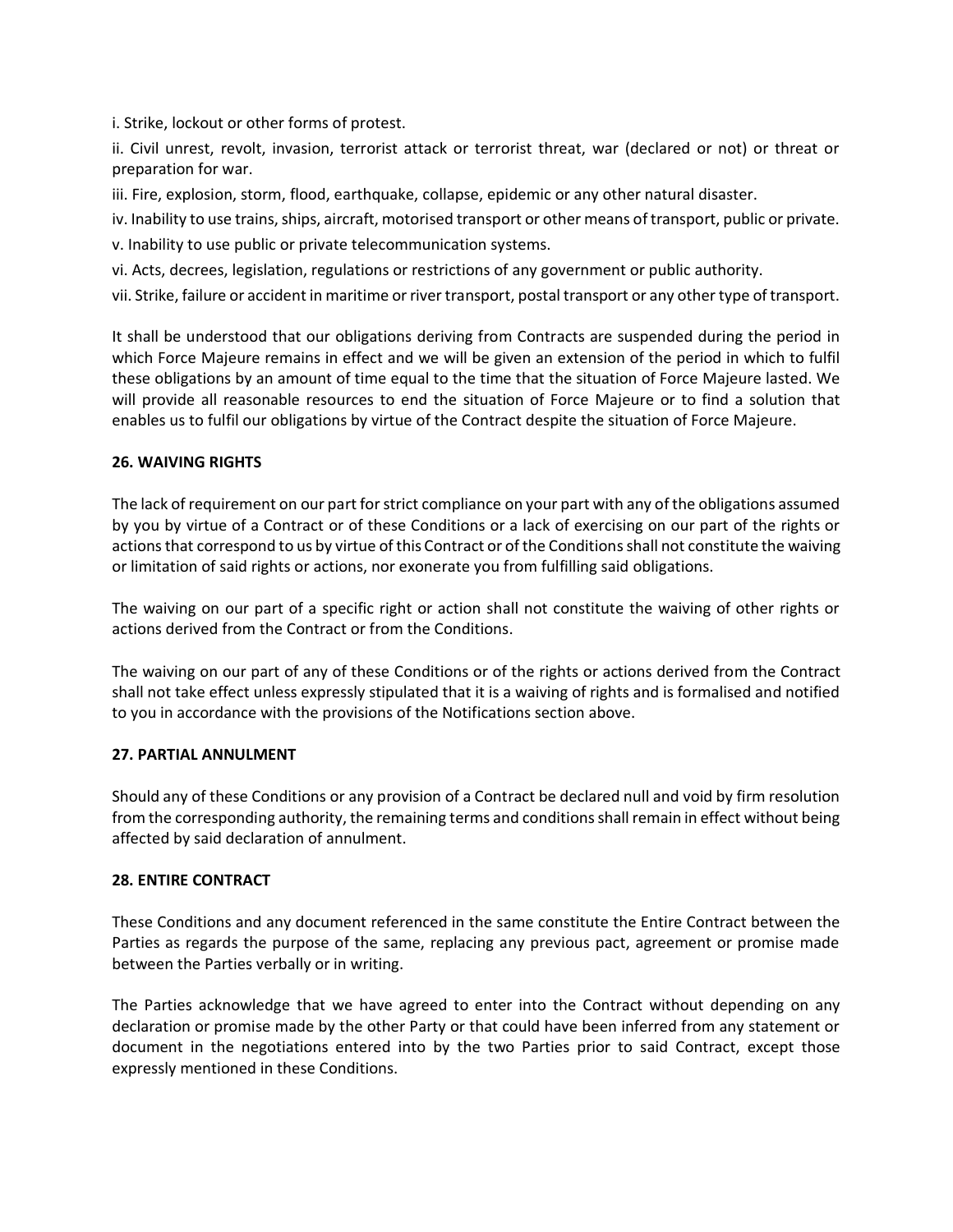Neither Party shall take any action regarding any untrue statement made by the other Party, verbally or in writing, prior to the date of the Contract (unless said untrue statement was made fraudulently). The only action that may be taken by the other Party shall be due to breach of contract in accordance with the provisions of these Conditions.

# **29. OUR RIGHT TO MODIFY THESE CONDITIONS**

We have the right to review and modify these Conditions at any time.

You are subject to the policies and Conditions in effect at the moment in which you use this website or place each order, except when by law or decision of governmental entities we must make changes retroactively to said policies, Conditions or Privacy Policy. In this case the possible changes will also affect orders made previously by you.

# **30. APPLICABLE LEGISLATION AND JURISDICTION**

The use of our website and the product purchase contracts through said website shall be governed by the Serbian legislation.

Any controversy that arises or is related to the use of the website or said contracts shall be subject to the non-exclusive jurisdiction of the Serbian courts.

If you are entering into the contract as a consumer, nothing in this Clause shall affect the statutory rights you have, as recognised in any applicable legislation in this area.

# **31. COMMENTS, SUGGESTIONS AND INFORMATION ON ALTERNATIVE DISPUTE RESOLUTION**

Your comments and suggestions are always welcome. Please send any comments and suggestions through our contact form.

Moreover, there are official claim forms available to consumers and users. Those can be requested by sending an email to [Info-rs@zara.com](mailto:Info-rs@zara.com).

The consumer has access to out-of-court mechanisms to resolve potential consumer disputes. In accordance with the Law on Consumer Protection, the trader is obliged to participate in the procedure of out-of-court settlement of consumer disputes.

The list of the bodies responsible for out-of-court settlement of consumer disputes can be found at the following [link.](https://mtt.gov.rs/extfile/sr/33309/lifstaa.pdf) Also, the Ministry of Trade, Tourism and Telecommunications updates the list from time to time, and we will try to make available to you the latest version which is available on the website of the ministry, but we also refer you to the appropriate [website](https://mtt.gov.rs/tekst/2306/zastita-potrosaca.php) of the above-mentioned Ministry in order to have additional possibility of verification.

Last update: 15/03/2022